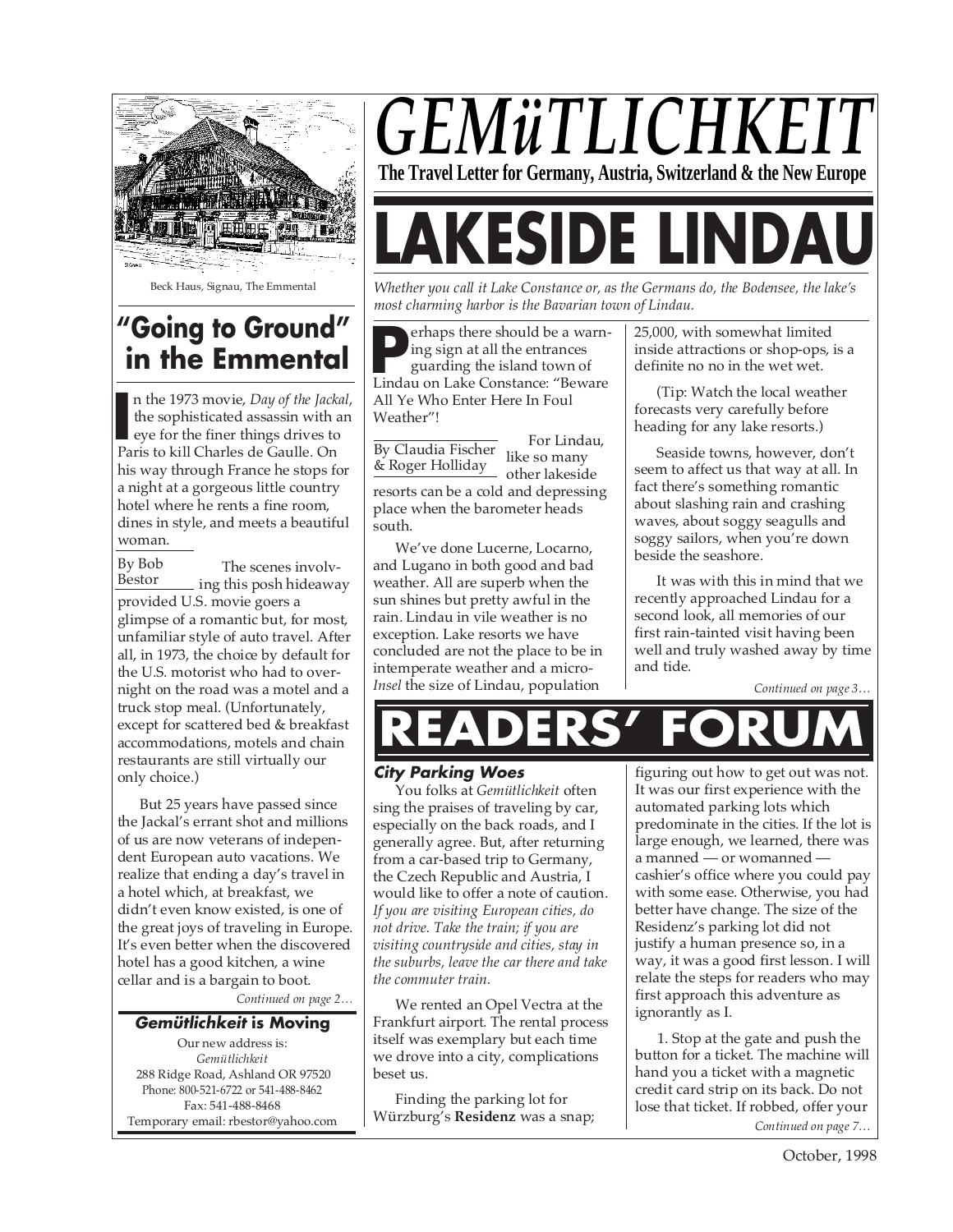# *DEAR SUBSCRIBER Continued from page 1*

Country lodgings come in all price categories. The Jackal, for example, would have risked his cover for dinner and a bed at **L'Ermitage** in Vufflens-Le-Château (CH-1134, tel. 41/021/ 802 2191, fax 802 2240, see *Gemütlichkeit*, April 1995) near Morges on Lake Geneva. He would, of course, pay upwards of \$150 for the meal (not including wine) and another \$200-plus for one the hotel's nine charming guest chambers. L'Ermitage is definitely his kind of place.

> Hotel Hirschen Langnau



But a more secure hideout — and a far less pricey one would be one we came across 10 years ago in Switzerland's Emmental, that pastoral valley of cheese-makers and massive farm houses that lies between Bern and Lucerne.

Leaving Lucerne by car one Saturday afternoon we headed for the countryside with the vague notion of ending in Bern for the night. In the farm village of Langnau we stopped for a refreshment at a likely looking hotel built in the Bernese Country House style. It was the **Hirschen** and after a look at one or two guestrooms we decided to stay the night.

The Swiss Hotel Association

defines a *Landgasthof* or Country Inn as a hotel/restaurant "typical of the area with good cuisine, comfortable accommodation and adequate parking facilities. It is characterized by high quality and personal attention to the guests." The Hirschen is one of these.

# **Rail Connections**

#### **Langnau - Bern**

There are dozens of trains running daily in each direction between Langnau and Bern. The trip can be as short as 29 minutes. Trains run as late as midnight, making it a simple matter to have dinner in Bern and return to your hotel in Langnau for a good night's sleep.

# **Langnau - Lucerne**

During commute hours, trains run about every half hour. During the rest of the day the interval is about once an hour. The trip can take as little as 47 minutes.

# **Signau - Bern**

More than two dozens trains run daily in each direction. Travel time is usually slightly more than 30 minutes.

# **Signau - Lucerne**

About 18 trains per day in each direction. Depending on the train, the journey takes from an hour to an hour and a half.

Our dinner there, after which owner-chef Walter Birkhäuser opened bottle after bottle of Swiss wine and shared with us the secret of making *Rösti* (set the potatoes in a window sill for few days after boiling, and fry them in lard), remains

one of our most unforgettable travel experiences (Ge*mütlichkeit*, January 1988). On that first visit, Herr Birkhäuser and his wife Marla didn't know about the travel newsletter *Gemütlichkeit*, they just liked Americans, particularly those who showed a little interest in wine and Swiss

country cooking.

Earlier this year, after noticing the Birkhäuser name had been replaced on Switzerland Tourism's listing as proprietors of the hotel, we returned to the Hirschen to reassess the situation.

Except for the cafe/breakfast room, which has been revamped, the hotel is the same; rustic, cozy, immaculate.

The Hirschen traces its lineage to the mid-17th century when it was a popular tavern. The location, in the center of Langnau, in the heart of the Emmental, has made it a meeting point ever since. Today it is an ideal headquarters for auto travelers who wish to explore the Emmental's maze of backroads and many farm villages. And, being but a short walk from the rail station, it is equally

convenient for train travelers.

Our assigned room, Number 21, is typical of the house, with simple pine furniture, adequate closet space, a comfortable bed, TV, and a serviceable bathroom.

*Continued on page 6…*

**Gemütlichkeit** (ISSN 10431756) is published monthly by UpCountry Publishing, 288 Ridge Road, Ashland OR 97520. TOLL FREE: 1-800/521-6722 or 541/ 488-8462, fax: 541/488-8468, e-mail rbestor@yahoo.com. Subscriptions are \$67 per year for 12 issues. While every effort is made to provide correct information in this publication, the publishers can make no guarantees regarding accuracy. **POSTMASTER: SEND ADDRESS CHANGES TO:** Gemütlichkeit, 288 Ridge Road., Ashland OR 97520 **Editor & Publisher:** Robert H. Bestor, Jr. **Associate Editors:** Elizabeth Schiller **Contributing Editors:** C. Fischer, R. Holliday, Nikki Goth Itoi<br>Paul T. Merschdorf **Design & Composition:** Paul T. Merschdorf<br> **Consulting Editor:** Paul Thomas P. Bestor **Consulting Editor: Subscription Dept:** Andy Bestor, K. Steffans Vol. 12. No. 10 **C F M ii T I I C H K F I T** | HOTEL RESTAURANT RATING KEY **October, 1998 Rating Scale**<br> **The Travel Letter for Germany, Austria, Switzerland & the New Europe Rating Scale Scale** Excellent 16 - 20<br>Above Average 12 - 15 Above Average Average 8 - 11<br>Adequate 4 - 7 Adequate 4 - 7<br>Unacceptable 0 - 3 Unacceptable **Hotel Rating Criteria** People/Service 30%<br>Location/Setting 15% Location/Setting 15% Guestrooms 30%<br>Public rooms 5% Public rooms 5%<br>Facilities/Restaurant 20% Facilities/Restaurant **Restaurant Criteria** Food 65%<br>Service 20% Service 20%<br>Atmosphere 15% Atmosphere **<u>Value Rating</u>**<br>
Outstanding Value 17 - 20 Outstanding Value 17 - 20<br>Very Good Value 12 - 16 Very Good Value 12 - 16 Average Value 9 - 11<br>Below Average Value 5 - 8 Below Average Value 5 -<br>A Rip-Off 0 -A Rip-Off 0 - 4 *GEMüTLICHKEIT*  $\mathbb{L}$ **Special @Designation** By virtue of location, decor, charm, warmth of management, or combination thereof, an especially pleasant establishment.

Gemütlichkeit 2 October, 1998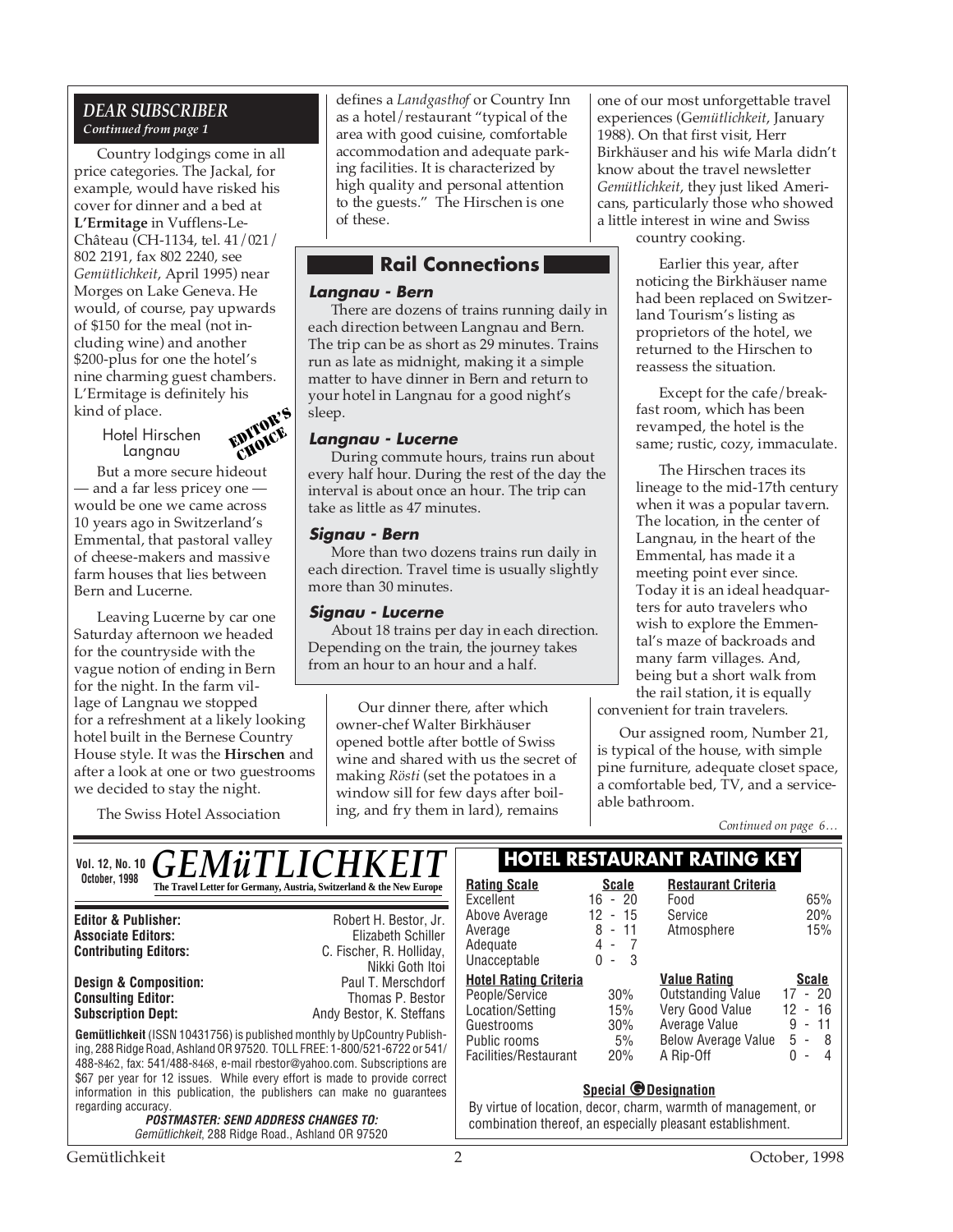# *LINDAU Continued from page 1*

This time, thank heaven, the Gods were firmly on our side. Brilliant sunshine and pleasant temperatures greeted our train, allowing us to see Lindau in the only way it should ever be seen. Sublime. Sunny. Lively. And postcard pretty.

There are actually three methods of approaching the island.

• By ferry: easily the most romantic. With the view from the lake of Lindau's harbor and promenade stamped "simply exquisite".

• By train: the most convenient. Lindau has direct rail connections with major Eurocities like Basel, Stuttgart, Prague and Vienna...and the Bahnhof is right at the foot of the main street, a short hop away from most of the waterfront hotels.

• By car: the least efficient. Because Old Lindau, for all practical purposes, is one big *Fussganger* zone where cars are not welcome and best left on the mainland. A causeway makes the island/mainland connection.

For first timers, however, the *only* way to arrive in Lindau is graciously...by water. Not only does one get the finest fish-eye view of the lake's prettiest and most dramatic harbor, as the ferry glides between the sculpted Bavarian Lion and the New Lighthouse, but the three-hour crossing from Constance, stopping at Meersburg, Mainau and Friedrichshafen, lets one properly experience and understand the importance of this idyllic stretch of water.

As Europe's third-largest lake — 14 kms (9 miles) across the 65 kms (41 miles) long — Lake Constance is not just a haven for *Wasserfreunden* and holiday-makers of every stripe and sail. It also gives the spacedeprived Germans (not to mention the Austrians and the Swiss who share the shoreline), their own distinctly 'green and pleasant' Mediterranean-style playground.

Add some of those fabulous Alpine vistas, hilly surrounds with forests, meadows and orchards in

# **Lindau Info**

**Tourist Information:**

Ludwigstrasse 68, Lindau D-88131, tel. +49/08382/26-00-30, fax 260026. Winter hours M-F 9-12, 2-5, Summer Mon.-Sat. 9-1, 2-7.

**Population:** 24,500

**Altitude:** 395 meters/1296 feet

# **Distances from:**

Basel 206 km/129 miles Bregenz 10 km/6.25 miles Munich 180 km/113 miles

**Rail Connections:** Direct rail connections: Regular rail service on Basel-Singen-Lindau line and Lindau, Buchloe-Munich with frequent connections in all directions. **Also**:

• Lindau is served by five to seven ferries per day, according to the season.

• Guidebook available in English for a nominal charge from the tourist office: *Little Guide of Lindau on Lake Constance.*

• Guided walking tours in English depart daily from the tourist office, in season.

abundance, and countless picturesque resorts hugging the lake, and it's quite easy to understand the Germans' affection for the pristine lake they call the Bodensee...and Lindau, its most precious jewel.

But popularity has its downsides. And the tiny island can be all hustle and bustle on a summery weekend when the daytrippers, the resorters and the locals collide.

It was like that the afternoon we arrived. The waterfront promenade was thick with strollers enjoying the harbor action and the stunning backdrop of snow covered mountains. Every seat at every table of every outdoor cafe was also taken. *Besezt*. *Voll*. For Germans take their afternoon '*kaffee und kuchen*' breaks very seriously.

The best way to escape the crowds — the strollers and the munchers — is to leave the harbor 'til later in the day when most of the

visitors have gone home and take instead a leisurely two-hour stroll around the rest of this medieval island — 9th century or thereabouts — replete with narrow lanes and half timbered houses, old town squares, ancient churches and some very impressive and grand villas.

For Lindau in the middle ages was a prosperous, bustling trading post with lots of cross-lake traffic and trade. There were big warehouses on the water's edge filled with all manner of merchandise, and town squares filled with gabled villas and mansions built by rich merchants.

With the advent of the railway in the 1850's, all this cross-lake business came to an abrupt halt. The trains brought tourists instead of traders. Waterfront warehouses became hotels. The merchants cleared out for more profitable climes. And the island became a holiday haven.

Remnants of that cross-lake trade must still be operating, apparently, because we spent a good 20 minutes at a wine store waiting while a gentleman from Switzerland, newlyarrived by yacht, picked up an enormous order of wines and liqueurs that he was spiriting quietly back across the pond.

The best little pocket guide to Lindau we found comes from the tourist office across from the train station. A bit rough in the translation department, it still does a good job of covering the town's key sights, some 25 of them, as well as providing souvenir pictures, a town map and a short history of the island.

It will tell you, for example, that the eye-popping, step-gabled building just behind the harbor in the Reichplatz is the **Altes Rathaus**, vintage 1422. And that the walls are covered with paintings of coats of arms of all the towns on Lake Constance. Inside, the Town Hall doubles as the city's library and can be visited.

Further up the street stands another important remnant of earlier times, the **Haus zum Cavazzan**, built in the 1700s. With a splendidly frescoed facade and massive mansard

*Continued on page 4…*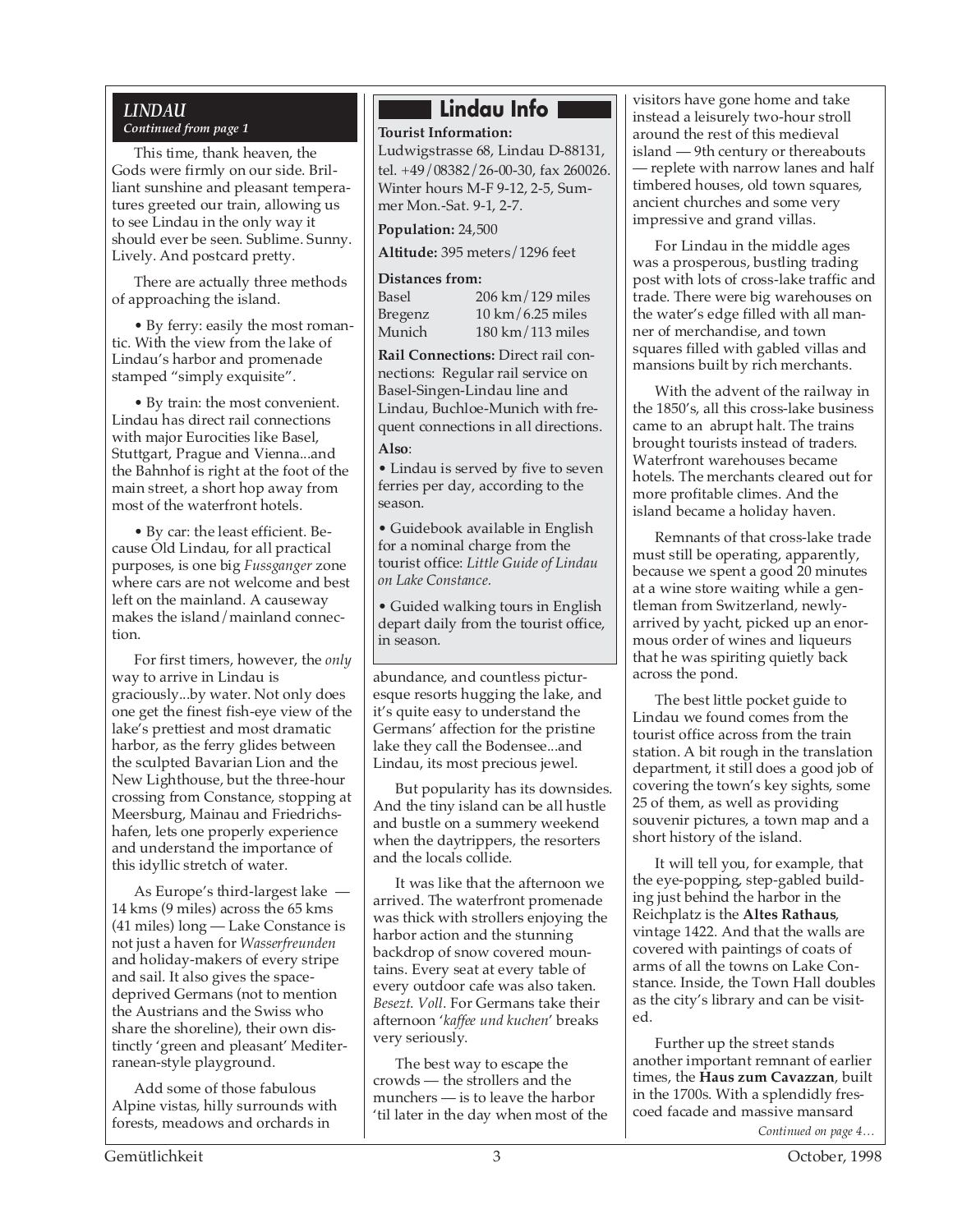# *LINDAU Continued from page 3*

roof, it is considered the finest patrician residence on Lake Constance. It houses a local history museum and there's also a fantastic collection of antique musical instruments from music boxes to barrel organs.

The oldest church in town is **St. Peters**, circa 1000, reputed to be the oldest building on the entire lake, with rare frescoes from Hans Holbein the Elder, and, currently, a rather interesting war memorial.

Two other churches stand side by side in the Market Place. Protestant **St. Stephen's** first built in 1180, later reconstructed in Baroque style and the 12th century **Catholic Collegiate Church**, rebuilt in the Baroque style after the great city fire of 1728. Both have impressive interiors.

Between them stands an ancient linden tree after which Lindau was named. But of all the sights in the Altstadt, it is perhaps the **Maximilianstrasse** that best evokes the spirit of Lindau past. Lined with beautifully restored half-timbered guild houses, it is easy to think that you're slap dab back in the middle ages.

This is where the slaughter house once stood. And the meat market. And where the town bakers made their breads, and sold them off stone slabs. The coats of arms of all these medieval butchers, bakers and candlestickmakers are painted on the building facades adding further splashes of color to the already handsome architecture.

Of course, Lindau is not all waterfront and medieval history. There's a modern casino that opens daily at three. Coats and ties, please. There is a twice-yearly art auction, staged by a local artist, and countless other opportunities to indulge in both cultural and sporting activities like attending the famous Bregenz Operatic and Music Festival which takes place just across the lake from mid-July to mid-August.

Or, for the more athletically inclined, take the #7 bus to the suburb of Hoyren and walk up Mt. Hoyrenberg for some extraordinary views across the lake to the alps.

There are also bikes to be rented from the train station for \$8 a day. And paddleboats from a dock next to Lindau's rail bridge.

Best of all, Lindau makes a wonderful base from which to explore the region by both rail and water. Excursions into Austria and Switzerland are a snap and even tiny Liechtenstein is easy to get to via a combination of train and bus. Ferry rides on the lake (see box, page 5) offer lots of possibilities: quaint villages, grand botanical gardens and lovely scenery.

# **Hotels**

For almost any viewpoint Seepromenade is 'the' place to be, lodgingly speaking. The stunning vista past the ancient Mangturm and out into the enclosed harbor, guarded majestically by a larger-than-life Bavarian Lion and the 19th-century New Lighthouse, moves across the lake to the snow-capped peaks of the Swiss Alps. On nice days, the umbrella tables come out, strollers make their way back and forth along the front and every lakeside bench is filled with people soaking up the sun and scenery. Lined up in a very nice row along the Promenade where the vast warehouses once stood, are the premier hotels of Lindau.

Starting at the most conveniently located train station in Europe and continuing east along Seepromenade, are the Hotels Bayerischer Hof, Seegarten and Reutemann, in that order. Owned and managed by the Spaeth family, the three establishments descend in price from most expensive on down, although the distinctions blur.

All three share an outdoor pool and wellness-center and have full service restaurants and facilities for the handicapped. They are within easy walking distance of both the train station and the ferry dock.

Hotel Bayerischer Hof Directly across from the station is the Hotel Bayerischer Hof, flagship of the trio, with a Michelin four roofpeak rating. Also the largest and the most formal, the Bayerischer has 104 rooms and several suites. Not surprisingly, those with lake views cost more. The typical Euro decor, which all of these hotels share, is streamlined but never sparse with lots of white paint and natural wood. Room Number 334, at 440 DM (\$268), is very large and has a full view of the lake and harbor. Peach and yellow are very pretty as the accent colors and there is a seating area with a couch and upholstered chairs plus a fully-tiled bathroom.

Overlooking the train station, which in fact is not an unpleasant aspect at all, Number 341 is also large enough to accommodate a seating area as well as a huge armoire. The nightly rate is 295 DM (\$180).

All bathrooms in the Bayerischer Hof have tubs, showers and heated towel bars.

**Daily Rates:** Singles 200 to 260 DM (\$122-\$159), doubles 265 to 530 DM (\$162-\$323), suites 750-790 DM (\$457- \$482). Full breakfast buffet included. **Contact:** Hotel Bayerischer Hof, Seepromenade, D-88131 Lindau-Insel, tel. +49/08382/9150, fax 915591. Closed December-March. **Rating: QUALITY 17/20, VALUE 14/20** 

Seegarten/Reutemann

The Hotels Seegarten and Reutemann, with a total of 64 rooms, are in two separate buildings sharing a front desk and other facilities. And frankly, it's difficult to tell just which hotel you're in at any given point. And it doesn't seem to matter in any significant way. EDITOR'S CHOICE

In general, the common lobby is a bit more casual than next door but still very attractive with lots of polished wood and fresh flowers.

Room Number 410 Seegarten has a full view of the lake and swimming pool and is large enough for a seating area at one end with a small couch and chairs and costs 285 DM (\$174) a night.

A more impressive choice, however, is Number 216 in the supposedly less expensive Reutemann. Also with that to die-for view, this very large corner room with three big windows is 350 DM (\$213). To us it makes infinite sense to opt for one of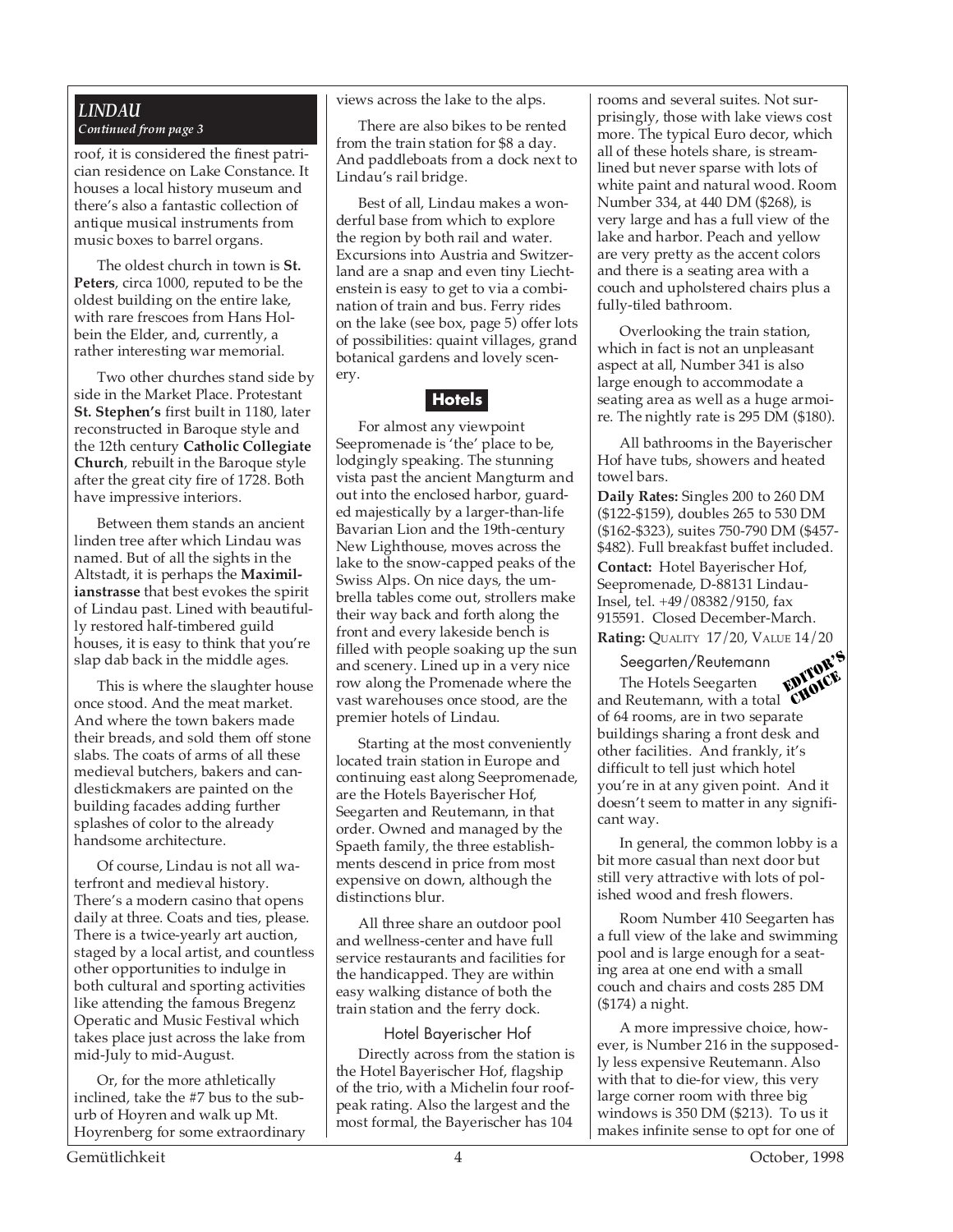the best rooms (such as Number 216) in either the Reutemann or the Seegarten instead of a middle-of-theroad, but considerably more expensive, one in the Bayerischer Hof.

**Daily Rates:** Singles 130 to 180 DM (\$79-\$110), doubles with shower 200 to 270 DM (\$122-\$165), doubles with bathtub 260 to 370 DM (\$159-\$226).

**Contact:** Hotel Reutemann/ Seegarten, Seepromenade, D-88131 Lindau-Insel, tel. +49/08382/9150, fax 915591. Open all year. **Rating:** QUALITY 16/20, VALUE 16/20

## Hotel Helvetia

Just beyond the Big Three, but still on the promenade, is the Helvetia.

Somewhat smaller, with just 50 rooms and certainly more relaxed, it has been done up in a Mediterranean theme, apparently in deference to the resort-like ambience and mild climate of the region. The overall effect is decidedly, well, funky. Greek inspired motifs adorn the public rooms while guestrooms are abloom with flowery prints, ruffles and great big fabric bows tying back the draperies.

We suspect that the clientele tends to be a little younger here. **Daily Rates:** Singles 80 to 175 DM (\$49-\$107), doubles 160-290 DM (\$98- \$177). Facilities for the handicapped. **Contact:** Hotel Helvetia, Seepromenade, D-88131 Lindau-Insel, tel. +49/08382/91 30, fax 40 04. Closed: November through February. **Rating:** QUALITY 13/20, VALUE 13/20

## Lindauer Hof

Another well-located option is the Lindauer Hof, on the promenade but set back slightly behind a small grassy triangle. A touch of the Med surfaces in the decor here as well which is surprising considering the obviously Germanic heritage of owner/managers, Gert and Karin Wimpissinger.

You can eat on the first floor (second) enclosed terrace overlooking the harbor, or outside under the shade of an ancient wisteria vine. **Daily Rates:** Singles 130 to 149 DM

(\$79-\$91), singles with lake view 175 DM (\$107), doubles 255 DM (\$155),

# **Excursion to Mainau**

*O*nce, far back in the annals of European history, it must have been quite the 'thing' to buy tiny islands and turn them into private pleasure gardens. Isola Bella in Italy's Lake Maggiore comes to mind, as do the Garinish Island Gardens of southwest Ireland.

But while others may excel in flamboyance and creative exuberance, Insel Mainau in the Uberlingersee of Lake Constance rates on top as a legitimate, working botanical garden with a first rate collection of exotic species tucked in amidst the pansies and the petunias.

The 45 hectare island is a virtual blooming machine during the warmer months beginning with vast sweeps of spring bulbs along walking paths that look straight across the lake to the Swiss Alps. The rhododendrons and azaleas take over next with over 280 varieties planted on a 10,000 sq. ft. slope. Roses come in every variety: standards in the Italian Rose Garden complete with fountain and pergola, 800 varieties of wild roses, and shrub roses on the winding Rose Walk. Add a mere 200 types of fuchsias, 200,000 dahlias of every description, and countless thousands of annuals propagated on the premises and you get the idea. It's a vegetative riot.

Some of the plants — certain of the fuchsias and climbing roses and rhododendrons, in particular — are more than 100 years-old. A remarkable collection of trees in the Arboretum first took root when the present count's great grandfather, the Grand Duke Frederick of Baden, gave in to his passion for rare plants and began what was to become a landmark for the whole area.

Open daily. March 13-October 25 7am-8pm. October 26-March 12 9am-5pm Admission 17 DM (\$10.50) Mainau Information Center, Mainau GmbH, D-78465 Mainau, tel. +49/07531/303-0, 303-248, www.mainau.de

**Getting there:** Weisse Flotte Bodensee passenger ferries make the trip between Lindau and Mainau 5-7 times daily (depending on the season) with stops at Wasserburg, Friedrichshafen and Meersburg during the threehour journey. Return either by ferry or a 90-minute scenic train ride along the north side of the lake.

Round trip from Lindau to Konstanz 37 DM/\$23 (50% discount with Eurailpass). **Tip:** There are restaurants and snack bars on the island but it makes more sense to eat on the ferry and have more time for the flowers. An excellent bowl of *Goulaschsuppe* (goulash soup) costs 4.80 DM (\$2.92), *Bockwurst und Kartoffelsalat* (sausage and potato salad) is 9.40 DM (\$5.73).

doubles with lake view 285 to 345 DM (\$174-\$210). Breakfast buffet included.

**Contact:** Hotel Lindauer Hof, Seepromenade, D-88131 Lindau-Insel, tel. +49/08382/40 64, fax 42 03. Open all year.

**Rating:** QUALITY 14/20, VALUE 14/20

# **Places to Eat**

Restaurant Ratsstuben Restaurants abound in Lindau, of course. We found the Ratsstuben simply furnished in an unimaginative style only vaguely reminiscent of a *Stube*. The service was a bit tightlipped as well and the food while acceptable, was not outstanding.

We did, however have our first

serving of *Felchenfilet* (whitefish) from the lake which is the local speciality. *Felchenfilet gedünstet mit Dillsahnesasse, Butter Reis und Salat* (whitefish with dill cream sauce, buttered rice and salad) cost 22 DM (\$13.41) and was very good. Restaurant Ratsstuben, Ludwigstrasse 7, 88131 Lindau-Insel, tel + fax +49/08382-66 26. **Rating:** QUALITY 12/20, VALUE 11/20

Restaurant-Weinstube Frey Another version of whitefish at the Restaurant-Weinstube Frey near the Altes Rathaus was even better.

*Continued on page 6…* This 16th-century wine tavern is on the first (second) floor overlooking the town's main pedestrian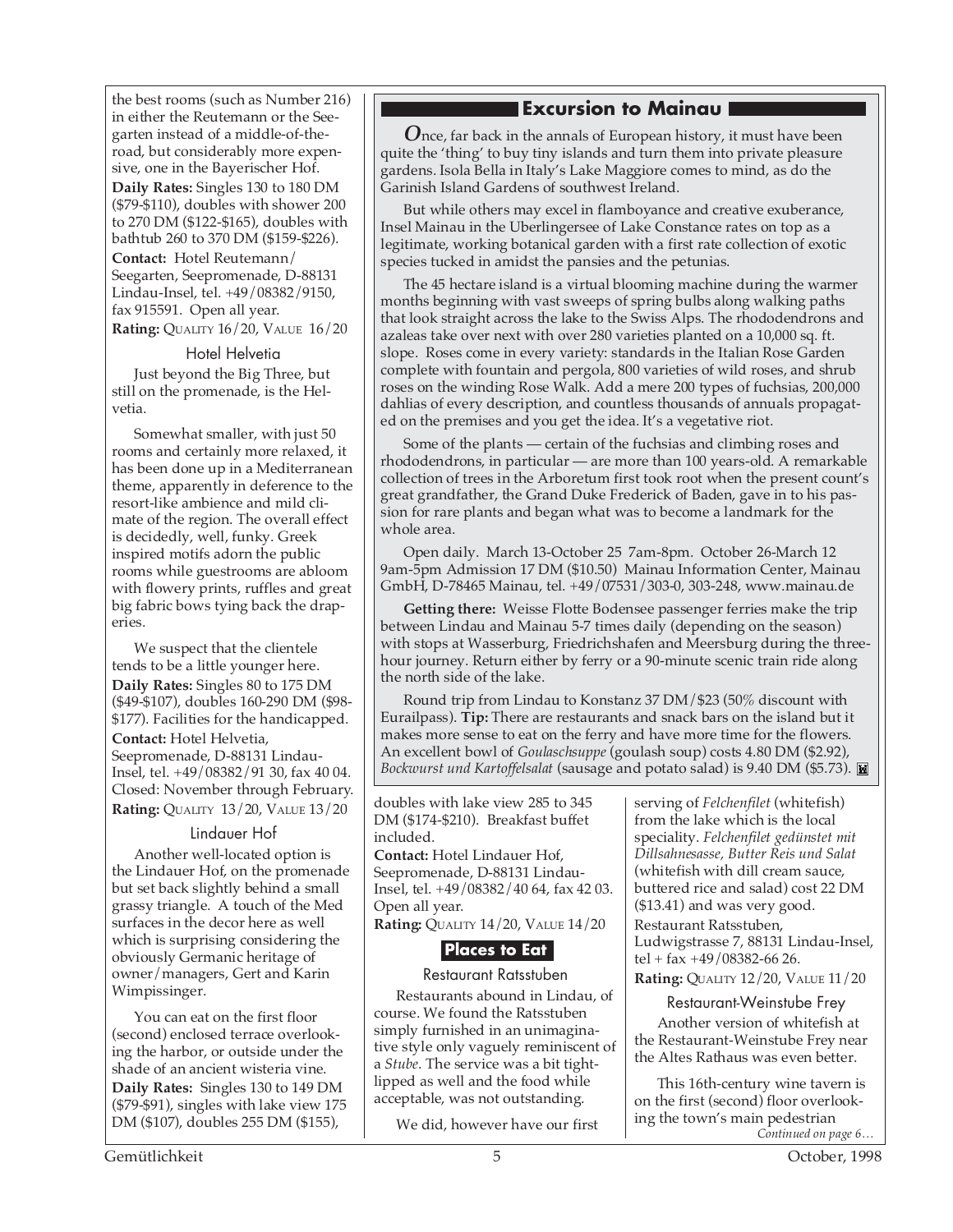# *LINDAU Continued from page 5*

shopping street. The three attractive rooms are wood paneled from top to bottom and lined with cushioned benches. There's a ceramic stove in one corner and leaded glass windows are an interesting combination of stained and etched glass.

Very atmospheric. Very friendly. And very good food. But plan on a long and leisurely evening — meals here are meant to be savored.

As a starter the Lindauer *Fischsuppe mit Knoblauchtoast* (fish soup with garlic toast) for 8.80 DM (\$5.36) was tomato based with vegetables, several kinds of fish and a piquant flavor of allspice and pepper. *Bodenseefelchenfilet gebacken in Riesling-Weinteig mit bunter salatteller* (whitefish cooked in wine with mixed salad plate), costing 26 DM (\$16), was breaded and baked.

The salad was enormous and very fresh. It was all delicious.

A medium-dry bottle of 1996 Nonnenheimer Sonnenbichl Müller-Thurgau was a perfect choice at 28 DM (\$17). There's also a good selection of local wines available, a 1997 Spätburgunder Rotwein Trocken is particularly recommended. Restaurant-Weinstube Frey, Maximillianstrasse 15, 88131 Lindau-Insel, tel 0 83 82-52 78, fax 0 83 82-47- 18. No credit cards.

**Rating:** QUALITY 16/20, VALUE 17/20

#### Alte Post

The Alte Post Restaurant has tables outside under an expanse of plane trees. Inside the atmosphere is pleasant with colorful linens and small bouquets of fresh flowers on each table

The menu features the usual items found on almost every menu in Germany but with a few twists. *Schweinsteak Mexicaine* (pork steak, Mexican style) at 17.50 DM (\$11), for example. A tasty *Maultaschen Vegetarisch*, (16 DM/\$10), best described as the German version of ravioli, consisted of two large pasta pillows, stuffed with spinach, topped with lots of sauteed onions and served

with a better than average salad plate.

It was impossible to assess service as a sudden downpour just after placing our order resulted in a mad dash inside and general chaos from which there was no recovery. Restaurant Alte Post, Fischergasse 3, 88131 Lindau-Insel, tel 0 83 82-9 34 60, fax 0 83 82-93 46 46.

**RATING: QUALITY 14/20, VALUE 13/20** 

# *EMMENTAL Continued from page 2*

The hotel's major attraction, though, is its restaurant, which is arranged in three separate but contiguous dining areas and is done entirely — ceilings, walls, beams, dividers — in a golden-hued wood. The well-spaced tables and booths have white cloths, fresh flowers and low lamps. The effect is one of comfort and graciousness but not formality; women in slacks and men in open collar shirts will not feel out of place.

Under Herr Birkhäuser, the restaurant developed somewhat of a local reputation which seems to have been maintained under the new chef, Urs Weyermann, and is reflected in the prices. Main courses range from about 24 to 38 Sfr. (\$18-\$29), but the portions are massive; expect a second serving.

As before, we dined well; this time on *Rehfiletschnitzel*, four tender filets of venison topped with banana and sliced grapes, and on *Geflügelbrusten*, a boned, roasted breast and leg of chicken. With it came the Hirschen's still-marvelous *Rösti* and sauteed snow peas and carrots. The venison was accompanied by Spätzle and a scattering of winter vegetables including Brussels sprouts and beets.

Many European restaurants which take themselves seriously serve a small "gift of the house" to begin the meal. In this case it was a dollop of salmon tartar on a tiny, crisp waffle.

We are fans of that Germanic staple, the *Gemischter Salat* (mixed salad). The Hirschen's version is an especially good one with leafy greens, julienned carrots, celery root, beets, and sliced cucumbers, tossed in a creamy, mustardy dressing, and topped with croutons and grated hard boiled egg.

A surprise of our 1987 visit was finding a modest 18-room hotel sitting atop a vaulted, underground wine cellar of several thousand bottles from all over the world. Fortunately, the cellar had been restocked since our first visit when we had seriously depleted it. Remembering Herr Birkhäuser's fierce advocacy of Swiss wines we chose La Cretta (36 Sfr./\$27), a Pinot Noir from the Valais and were not disappointed.

With dessert, but not including beverages, dinner for two was 76 Sfr. (\$57).

In the course of the evening, we became aware of a lively table in a separate, almost semiprivate part of the dining room. This animated party of six tasted several wines, toasted each other from time to time, and were obviously enjoying themselves.

Near the end of the meal, we asked the waiter what had become the hotel's former owner.

"Herr Birkhäuser?," he replied. "Why, he's right over there," indicating the table we had noted. So, while we had been discussing the whereabouts of Walter Birkhäuser, we had been looking at his broad back for an hour and a half.

Following our 1987 visit, we had written a glowing report on the Hirschen, which maybe is why the Birkhäusers remembered us after so many years. We discovered they still own the hotel but no longer manage it, having retired in 1993 from that life of long days and short nights. It was good to see them hale and hearty.

We would be hard pressed to name more than a handful of country hotels in its price category that match the Hirschen's cuisine, comfort and charm. In the 10 years since our last review, it hasn't lost a step.

**Daily Rates:** Singles 80 to 95 Sfr. (\$59-\$70), doubles 130 to 160 Sfr. (\$96-\$119)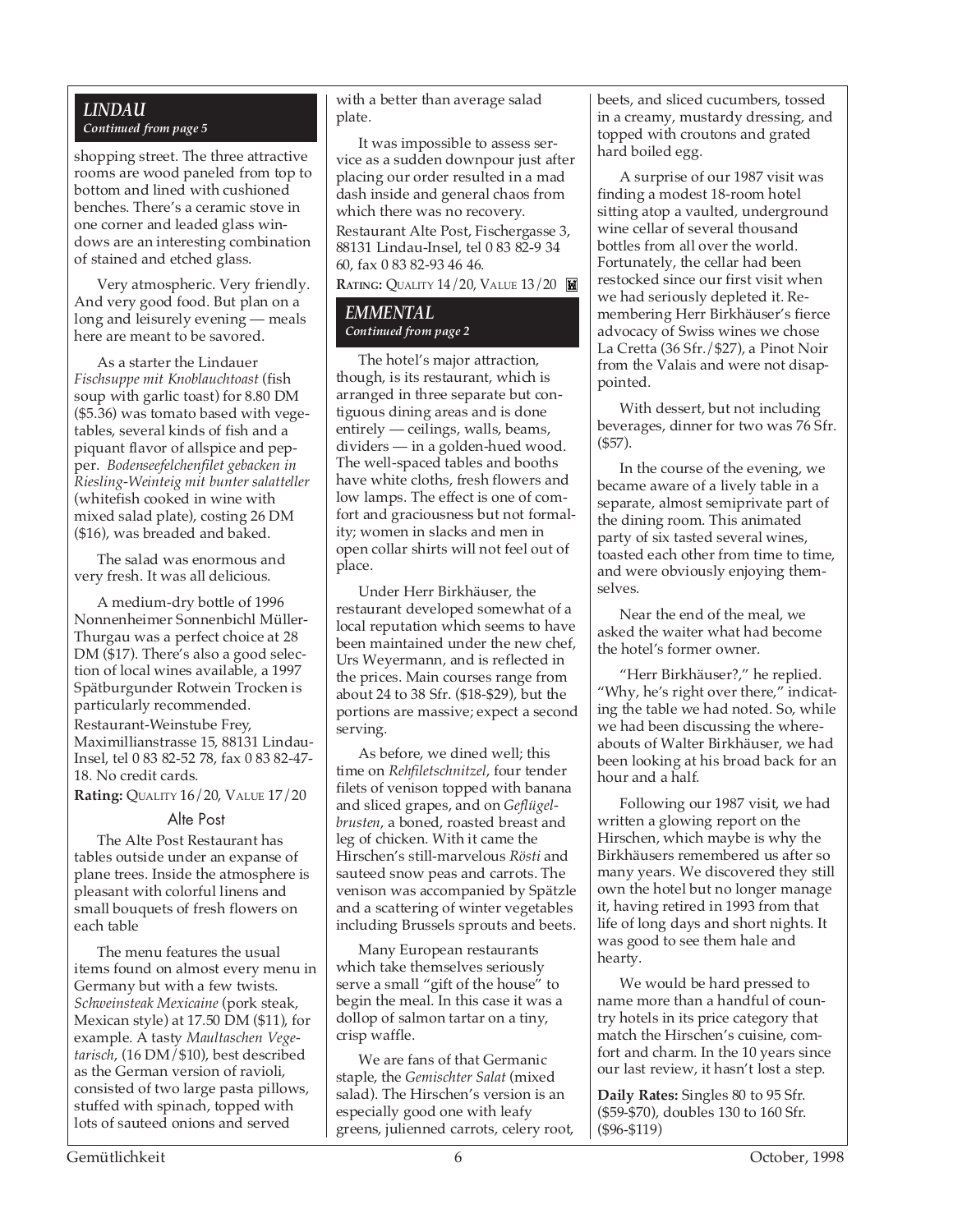**Contact:** Hotel Hirschen, Dorfstrasse 17, CH-3550, +41/034/402 1517, fax 402 5623. Proprietors: Hedy and Urs Weyermann, Urs Messerli. **Hotel Rating: QUALITY 13/20, VALUE** 

15/20 **G Rest. Rating:** QUALITY 15/20, VALUE 12/20 **G**

\*\*\*\*

If the Jackal really wanted to disappear for a few days, he could do worse than the peaceful Emmental. This is a region that feels very much off the beaten track but isn't; it can be accessed in minutes by train (see box, page 2) or by car from Bern or Lucerne.

The main attractions, outside of the super little cheese factory at Affoltern, are farming villages, incredibly green hills, hurrying little streams, broad pastures, and dark forests — an early-to-bed, early-to-rise kind of place. In a word, country. Visitors will want to bring walking shoes and something to read.

## Beck Haus

If someone on the lam, such as the Jackal, wanted to "go to ground," as the Brits say, we've got just the place. (It's also recommended to law-abiding citizens such as yourself.)

In the tiny hamlet of Signau — about 5 km (3 miles) southwest of Langnau — is the Beck House (see sketch, page 1), built in 1788 and owned by the Johnny-come-lately Beck family since 1951.

For 420 Sfr. (\$315) per week you can rent their flat on the first floor (our second). It has a kitchen, sitting room, two bedrooms (a third is possible), a wide balcony overlooking the garden, and 210 years of atmosphere.

The rail station is a 200-meter walk and there is a restaurant across the street.

The Beck's are a very welcoming older couple who speak little or no English, so we suggest booking through the tourist office (see right).

You'll probably have the most

relaxing week of your life — provided Interpol doesn't catch up with you.

Beck Haus, Dorfstrasse 45, CH-3534 Signau, tel. +4/034/497 1344. Recommended.

# **Emmental Odds & Ends**

The **Emmentaler Schaukäserei** (Emmental Show Dairy) is the best of its kind we've found in Switzerland. Emmental cheese is made here all day, every day. Visitors are received from 8:30am to 6:30pm, 365 days a year. While watching the cheese being made, they can don headphones that describe the process in several languages, including English.

Also on the property is a herdsman's cottage with an Alpine dairy dating from 1741, a bakery and sweet shop, a handicraft store, and, of course, a restaurant and cheese shop.



Emmentaler Schaukäserei, CH-3416 Affoltern i.E., tel. +41/034/435 1611, fax 435 0151.

# Farm Vacations

Contact Pro Emmental (address below) to book a two-night farm weekend. The price of 107 Sfr. (\$80) per adult and 54 Sfr. (\$41) per child (kids under 4 are free) includes two nights' accommodations, breakfast, and dinner one night with the host family. Pro Emmental cautions that host farm families speak only German.

Emmental Tourist Office: Pro Emmental, CH-3550 Langnau im Emmental, tel. +41/034/402 4252, fax 402 5667 Ħ

# *READERS' FORUM Continued from page 1*

passport first. Crossing borders without papers, especially within the European Union, is far easier than exiting these parking lots without this card.

2. Before leaving the parking lot, find the payment area, be it man or machine. If machine, examine the machine carefully to see what denominations of money it will accept. The machine may or may not be multilingual — the human lot attendants usually are not — but invariably the coins and bills are also pictured. Don't return without an ample supply of the coins or bills which it will accept — and they rarely accept bills. Use your bills to buy cheap postcards at the nearest gift shop to be sure you have enough

change.

3. When ready to leave, go to the machine and insert your ticket magnetic strip up. The amount you owe should light up at eye level and you will be invited to insert coins/bills until the number becomes zero. Then, the machine returns your ticket.

4. Grasp the ticket securely in your hand — it represents freedom — and return to your car. At the barred exit, you will be invited to insert the ticket. Do so; again, magnetic strip up.

The machine should then accept the ticket and the gate should then lift up, freeing you to enter the mad city traffic.

The reader will probably conclude that if any one of these steps fails you will have a disaster. This conclusion is correct. For example, one morning when leaving Bamberg — a place I did not want to leave in the first place, although the hotel (not a *Gemütlichkeit* recommendation) was disappointing — I found that I had inserted the ticket into the pay-machine the wrong way. At least, that is what it told me, in German and in English. Then, it told me this again. And again. And again.

*Continued on page 8…*